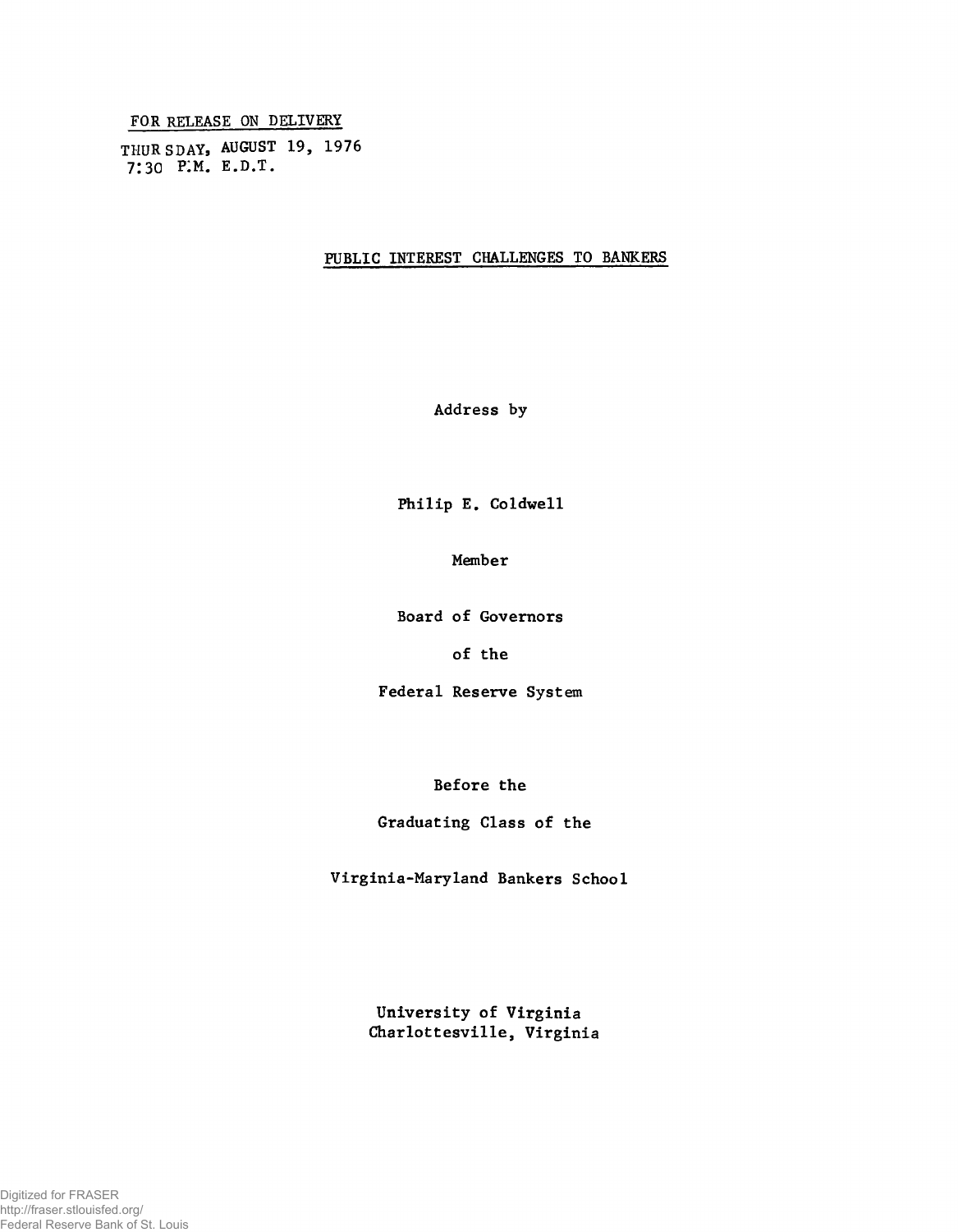## **PUBLIC INTEREST CHALLENGES TO BANKERS**

**As you complete the 1976 session at the Virginia-Maryland Bankers School, it seems an appropriate time to direct your attention to the changing environment of banking and the need for greater awareness of public interest matters by the banking profession. Clearly the political, economic, and financial arena for banking has changed markedly in the past five years. There is closer Congressional scrutiny of the banking industry, required disclosure of information which most bankers held extremely confidential as recently as two years ago, and a very sharp move toward greater competition.**

**One of the greatest changes in the environment within which bankers must operate today is the changing picture of the credit industry itself. A part of this is the increased competition from other financial institutions and, to an even greater extent, from nonfinancial institutions. But beyond the increased competition, bankers are faced with a major shift in their credit-granting environment. Included in such shifts are greater pressures for allocation of credit, the reactions of the banking industry itself to the excesses of the 1970 to 1973 period, especially in real estate financial credit, the increased number of failures of large banks and the disclosures of implied wrong-doing by members of the banking profession. While increased public scrutiny and adverse reaction to banking difficulties has developed, a form of conservatism has swept over the banking industry, almost to the point where as one banker put**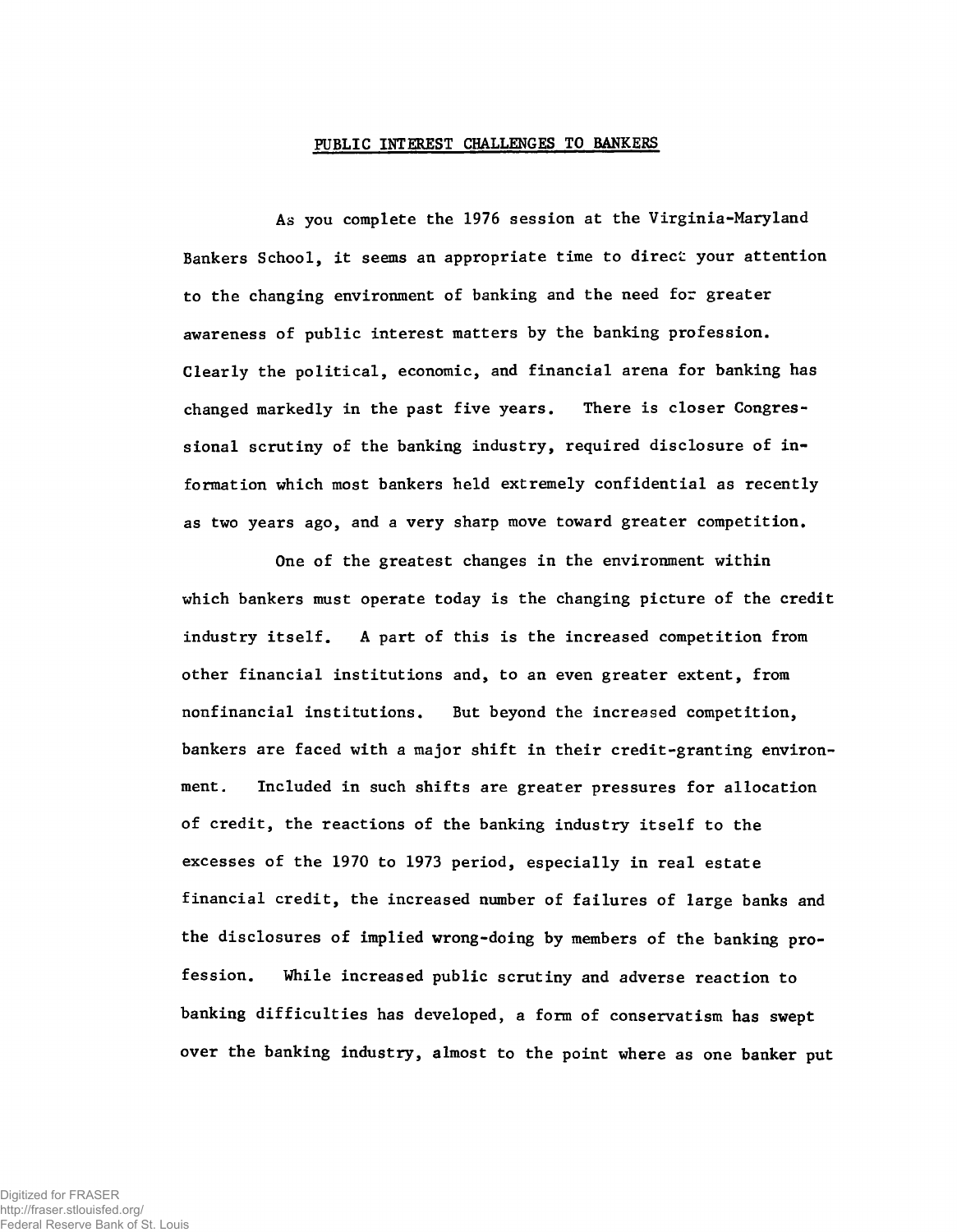**it to me the other day: "Our loan officers are not making loans based on their evaluation of the credit but basec on whether the examiner will criticize them." I suggest that this is a poor way of determining whether or not to extend credit and probably means that the community is not well served.**

**There indeed has been a series of significant shifts in the environment for banking in the past five years. Not only have changes developed in attitudes toward credit and the willingness of people to accept the banker's word for matters relating to finance, but there has been a rather significant change in the structure of banking. Banks shifted rather rapidly toward bank holding company structures and toward enlarging their sphere of influence into permissible nonbank activities. Competition was and is the name of the game, and with that competition has come an increased emphasis upon efficiency, upon achieving greater equity among customers and depositors and a continuing effort to improve the over-all financial position of the banking units.**

**Let me start our discussion by reviewing some of the forces which I think the students of the Virginia-Maryland Banking School will soon face, if you have not already done so, in your future banking careers. Among the principal changes in the environment for banking has been an increased public scrutiny and a new awakening of the public interest in financial organizations. The definition, scope and intensity of that public interest are matters about which**

Digitized for FRASER http://fraser.stlouisfed.org/ Federal Reserve Bank of St. Louis **-** 2**-**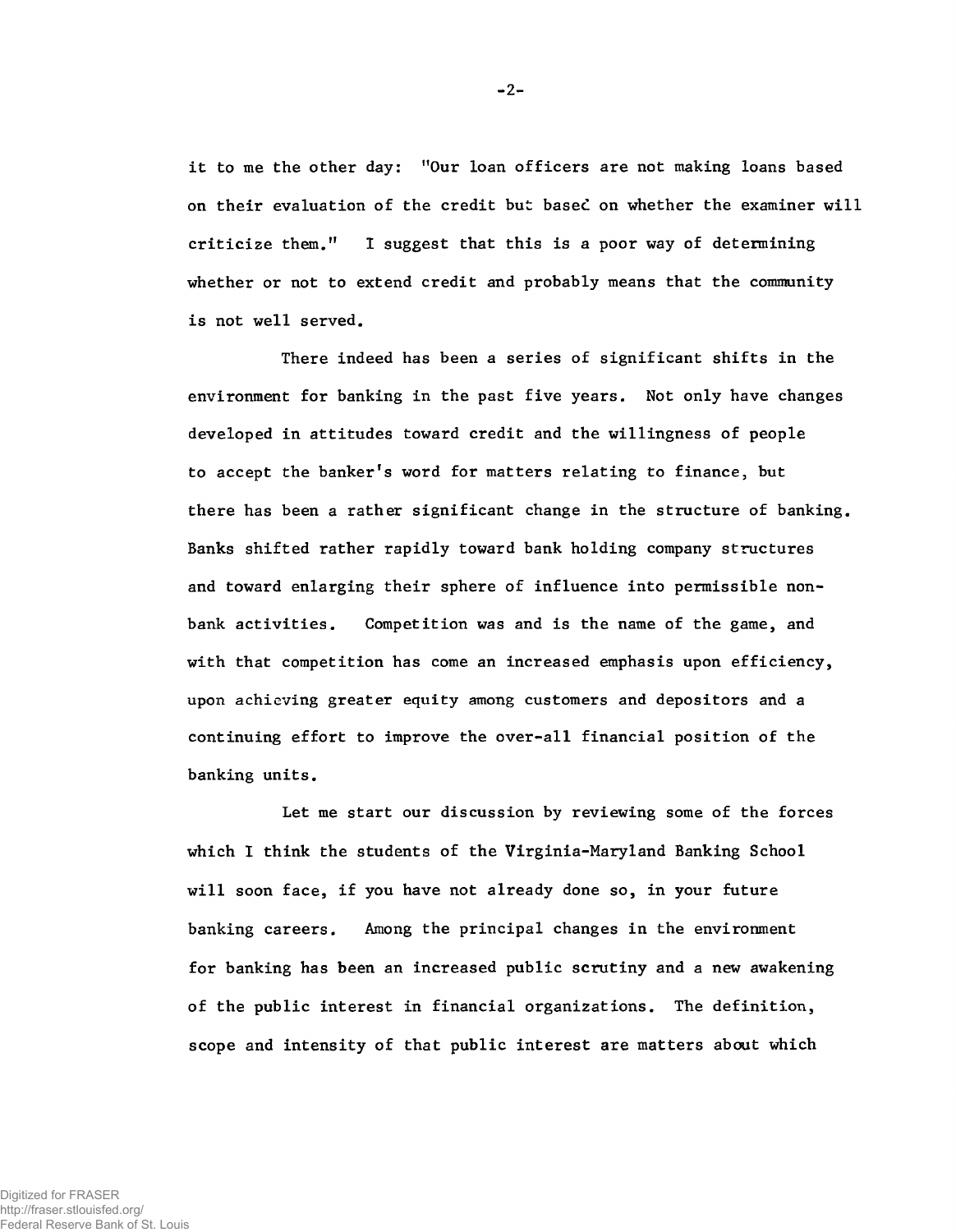**you and your associates need to be greatly concerned. If Congress, or the President, or the bank regulators are the only ones to define the public interest, banks and banking will have an entirely different flavor than if you and your associates and organizations contribute to the definition. Recognize that more and more regulators are becoming involved in the banking industry— the Securities and Exchange Commission, Federal Trade Commission, and even the White House Telecommunications Office have begun to make their influence felt in the banking industry, in addition to the Justice Department and State and Federal authorities who have traditionally played a role in regulating banks. For some of the new entrants into bank regulation, banking is just another industry to be treated the same as other industries in its dealing with the public. One feature of this is the requirement to disclose its position with sufficient clarity that investors and depositors can make fully informed judgments on the strengths and weakness of particular banks. Some of these new regulators discount the argument that banking data should be confidential to protect customer relationships, or to maintain confidence in the integrity of the institution. So you, as the bankers who must live under this environment should be actively participating in the definition of the public interest in this field. Is it true that investors need the kind of information which the SEC is now considering? Especially, is the potential reporting of all**

-3-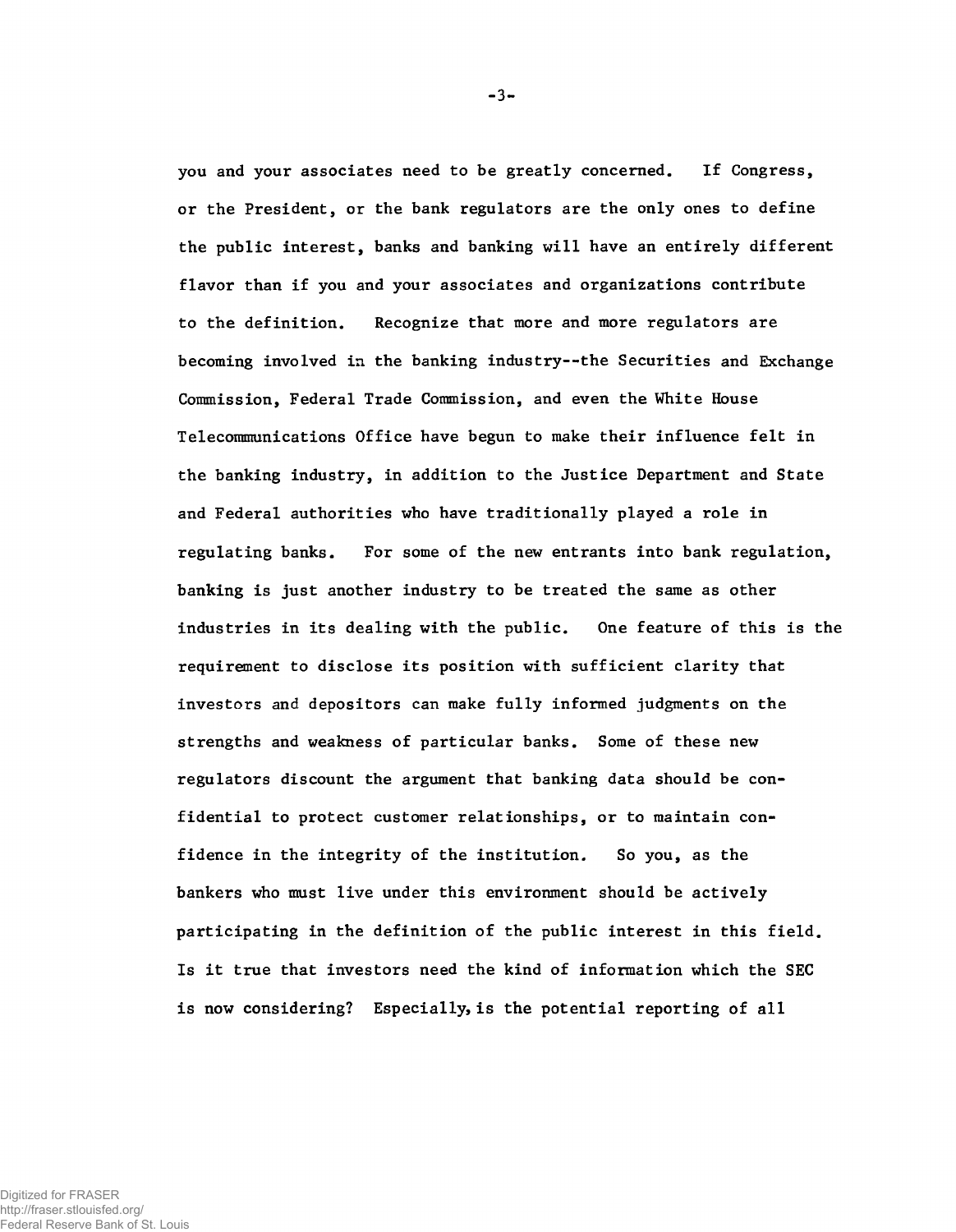**non-conforming loans, and even those which management believes might become nonconforming, necessary for a good evaluation of a particular bank? Or is it desirable or necessary to the public interest and to an informed investor!s judgment that banks be required to provide five-year weighted average reports on investments, deposits, loans, and interest? Should banks be required to report loans by country of borrower or by industry within that foreign country? Much of whether it is decided if such information is needed is obviously conditioned by the objectives of such regulation. To some of the regulators, the objective is clear--it must be full and complete disclosure; to others there are competing objectives of rights of privacy, confidentiality of customer relations, burdens of reporting, and potentials of excessive costs for credit and reduced numbers of credit outlets.**

**Still another public interest problem lies in the procedures, monitoring, and policies needed to achieve non-discriminatory access to credit. The fundamental public interest objective is that credit be extended without discrimination. The problems arise in the means to assure this and the potentials for interference with the legitimate measuring of credit worthiness, the degree and type of monitoring required, and the responsibility and probable success of isolating patterns of discrimination by aggregating the data. To some the sole consideration seems to be total assurance of nondiscrimination, to others the degree of burden of reporting, the**

-4-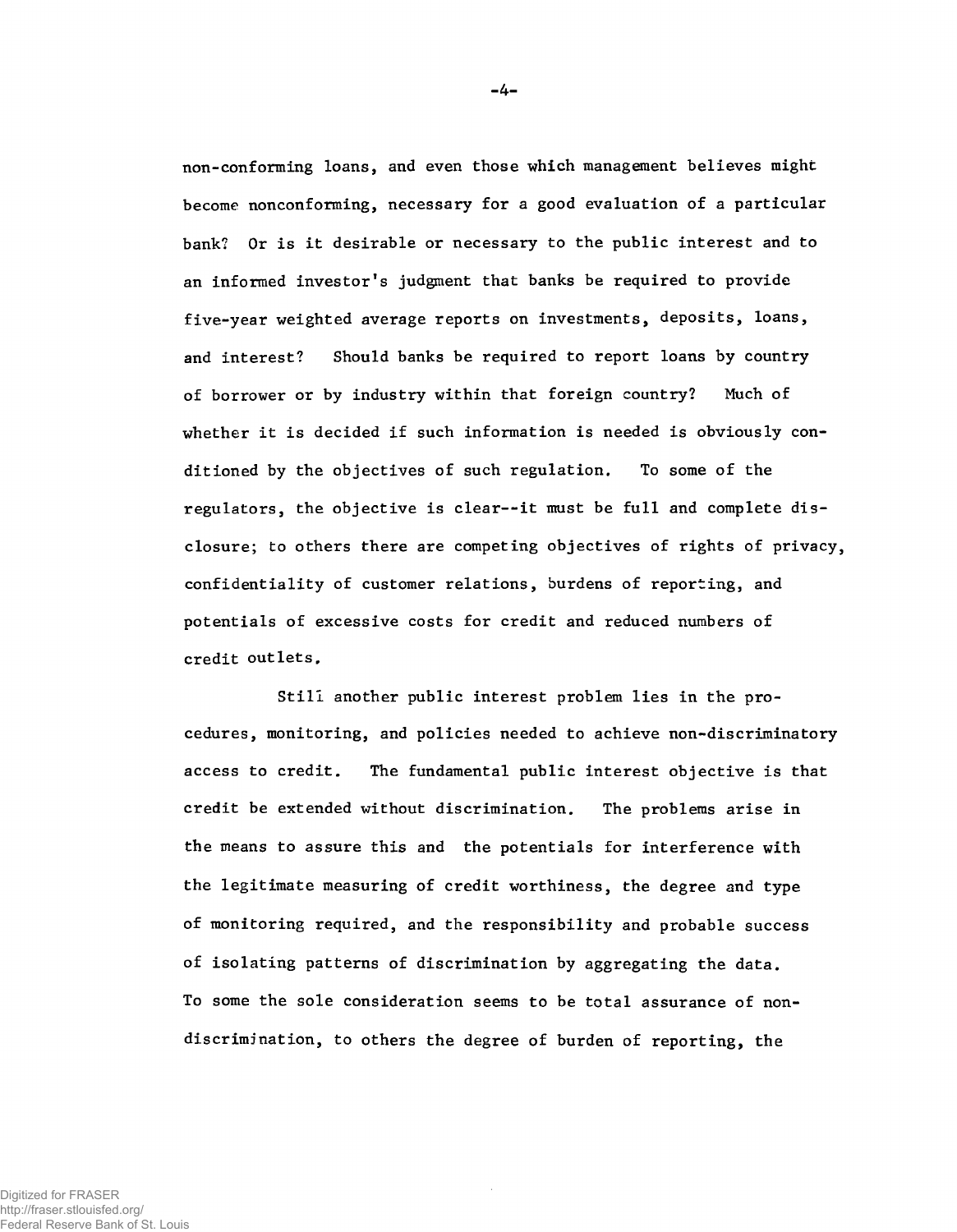**measuring task, the problem of meaningful aggregation of data, and the possibility of accentuation of racial, sex, or religious discrimination by forced recordation are important. Is it really necessary that records of all potentially discriminatory characteristics of each borrower be recorded?**

**To most bankers extension of credit includes evaluation of a definable and acceptable risk at a price yielding a reasonable and competitive rate of return. Does the public interest demand equal treatment even to the possibility of interference with sound credit measurement?**

**Another public interest question lies in the desirability or necessity for credit allocation. Many of the more serious challenges to banking recently have related to credit allocation. To some in Congress and elsewhere, it is inconceivable that banks should not allocate credit to the housing industry. To others, credit allocation for housing is merely a first step toward credit allocation for other needy borrowers, including decaying downtown neighborhoods, minority business, urban redevelopment, and environmental programs. Again whose perception of the objective is to govern? Some believe the objective is the establishment of a public interest priority and then the allocation of credit of that priority. This approach would mean that market factors will play a much reduced**

**5**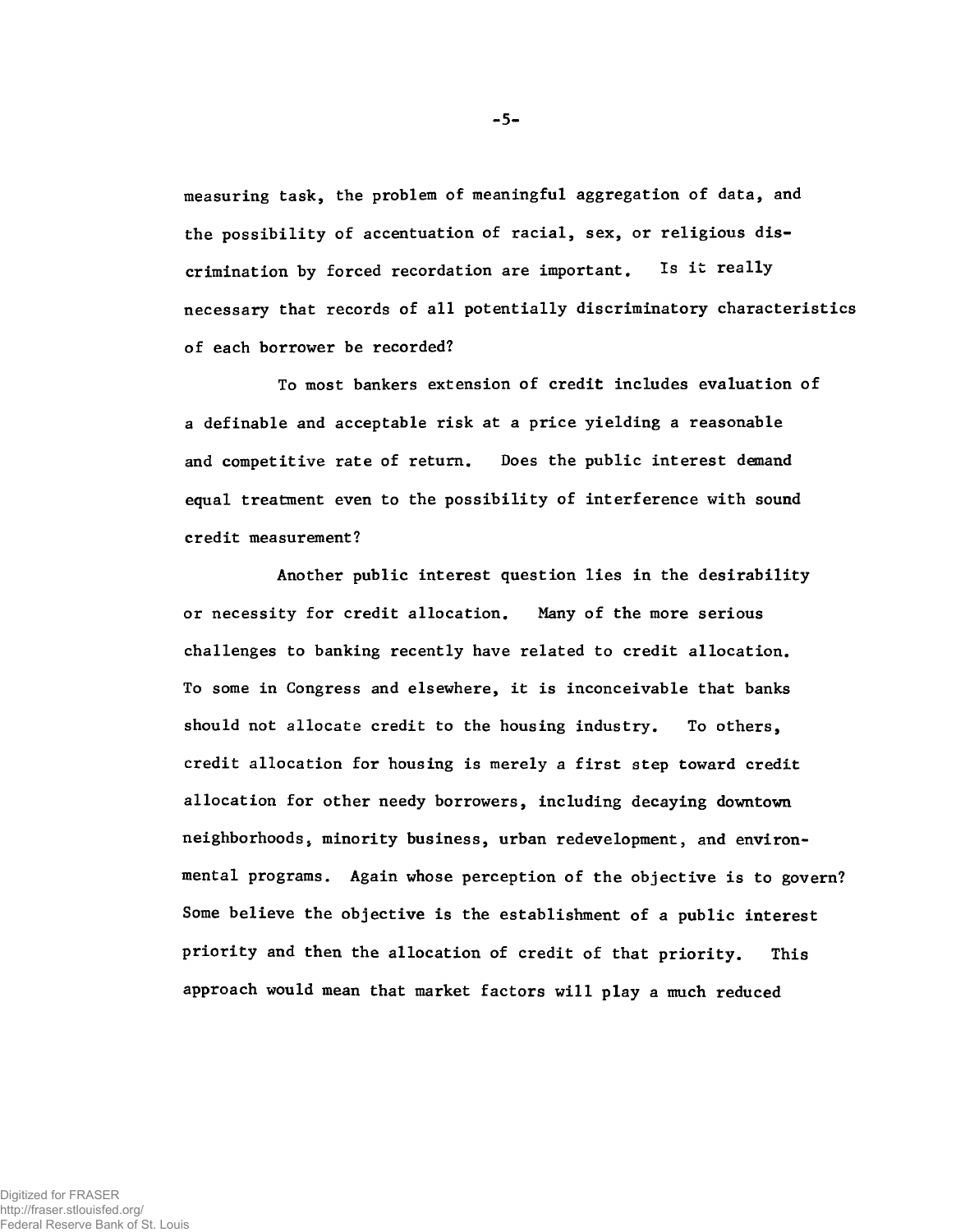**role from those of the regulators, Congress, and others who are defining the public interest. So if you wish to have some input into the future of your credit-granting processes, you should be actively** participating in the formulation of the objectives and means **toward achieving them.**

**You should help determine the answers to the following: should high priority credit needs be met by direct government lending, subsidies of interest, tax exemption for borrower or lender, or regulatory fiat? Should market interest rate allocation be subsidiary to legislative determination of credit extensions? Should special-purpose financial institutions be created to serve the public interest priority categories?**

**Another significant change in banking environment has been the pressure for increased competition in the financial industry. This public interest movement has been manifested in a number of different ways including the passage of the Bank Holding Company Act, the administration of that Act by the Federal Reserve, the increased** competitive demands for disclosure to improve consumers' ability to **shop for credit among different credit-granting institutions, the Congressional push for the FIA and FINE bills and especially the push for increased competitive authority for the nonbank financial institutions. To some, competition is a substitution for regulation, but to others, competition is an adjunct or complement to regulation.**

**-** 6**-**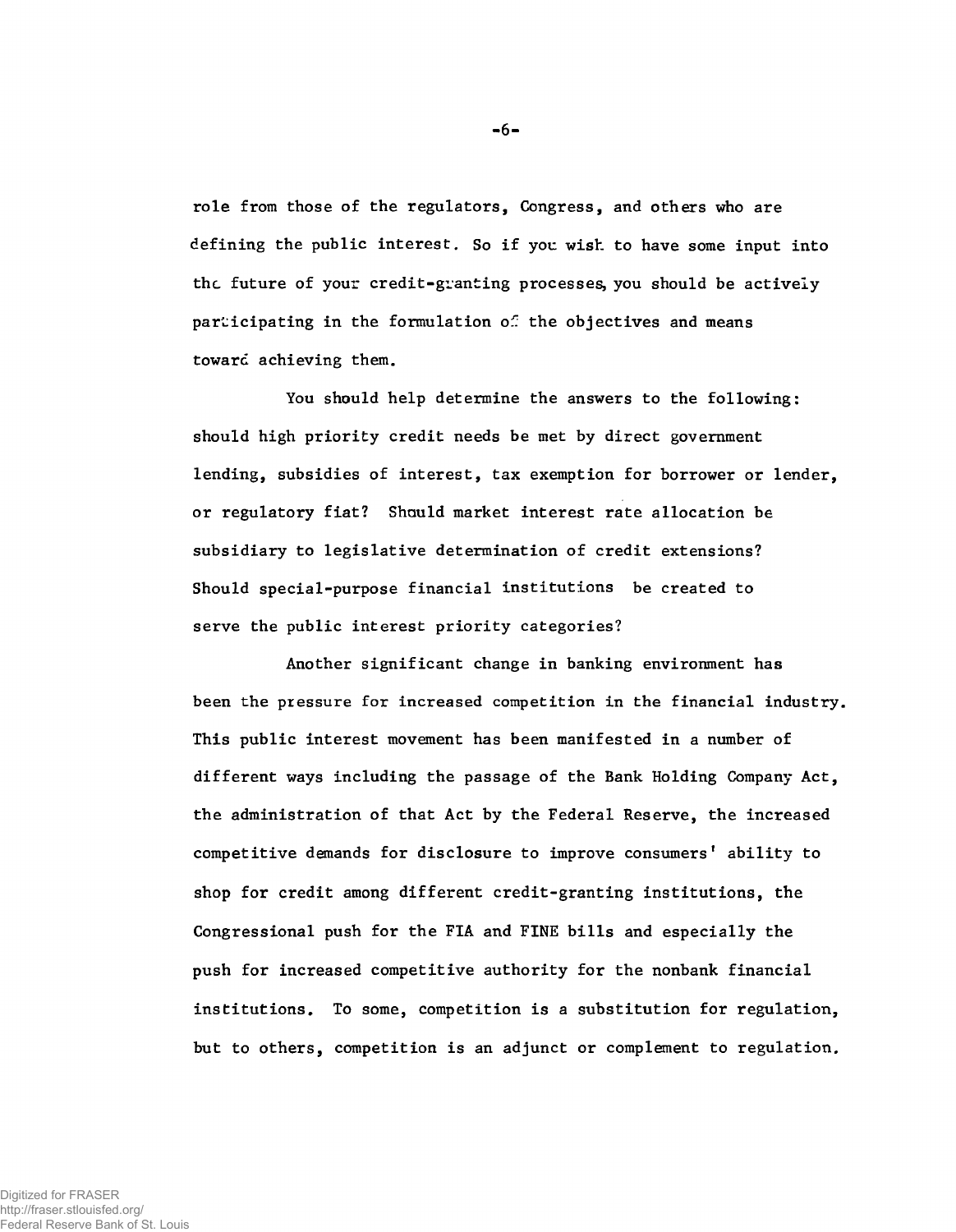**For either group competitive pressures and the monitoring of those pressures has increased the reporting burden of commercial banks and other financial institutions, perhaps to the level where the costs of credit are building a base of steadily higher interest rates and perhaps even in a few instances to the detriment of the over-all availability of credit. As bankers, you should be in the forefront of those attempting to shape the destiny of your industry over the coming years. You should be participating with your associations in defining the limits of erosion in your particular industry or evaluating the degree that competitive forces should be held in check to assure continued safety and soundness while still providing the benefits of a competitive environment. Competition means many things to many people. It may mean to improve the return for the small saver whose funds have been kept almost at hostage by the banking and financial institutions. It may mean an early return to payment of interest on demand deposits to assure the consumer a return on his funds no matter where they are kept. Competition could be viewed as the tool to achieve credit at the lowest possible rates of interest in a truly nondiscriminatory environment. Competition may mean assuring the public that bankers are not making an unreasonable profit and are participating in the support of their community credit needs. Competition could even be viewed as the**

**-** 7**-**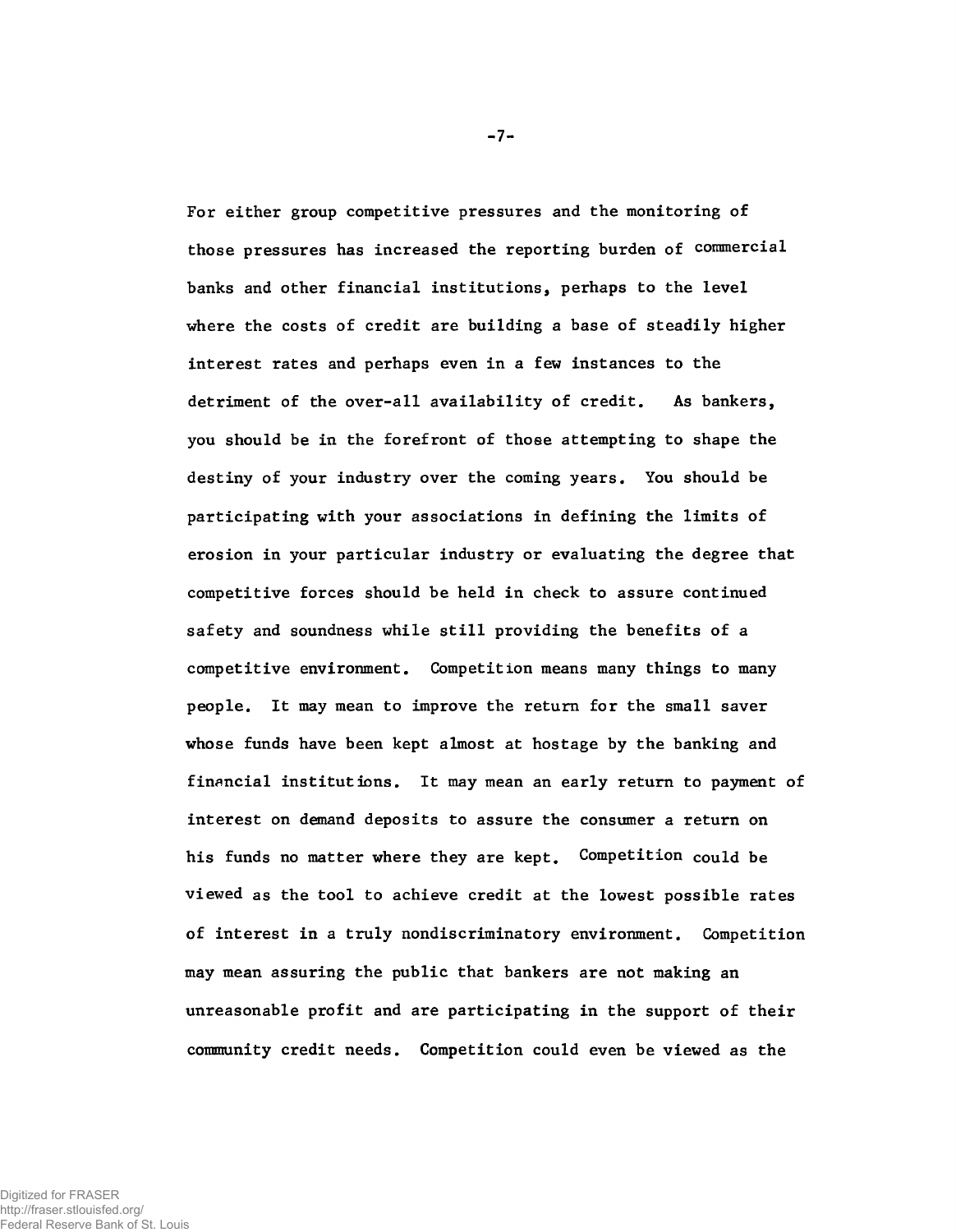**means of channeling credit into areas supported by governmental subsidy to be the most attractive as a profit maximization position.**

**There are some who view competition with some severe reservations in their minds. They view competition as an adjunct to regulation, not a substitution therefor. They view competitive forces as a means of keeping many banks in the field of community support but they view certain elements of competition as dangerous to the potential safety and soundness of the industry. To others competition and regulation are two parts of a total control program, where regulation should deal with unsafe and unsound banking practices, whereas competition in an on-going sense would ensure the funds for continued growth of the economy and an improved credit channeling system moving funds from areas of excess to areas of deficiency. To others free competition raises a danger of concentrated economic and credit power for a few. Competitive forces to these people mean the potential of excessive concentration and therefore a force to be limited and severely controlled.**

**competition. Perhaps it is, as a banker said to me, "Competition determines my policies. If the banker down the street makes loans at five per cent, I must make them at five per cent, and if the Perhaps I have not even touched your own position on** raise mine." Perhaps your  $\det_{\mathbf{H}} \left( \sum_{i=1}^n \mathbf{I}_i \right)$  competition is a definition competitor raises his rates **of** cartifules of deposit, I must

**LIBRARY**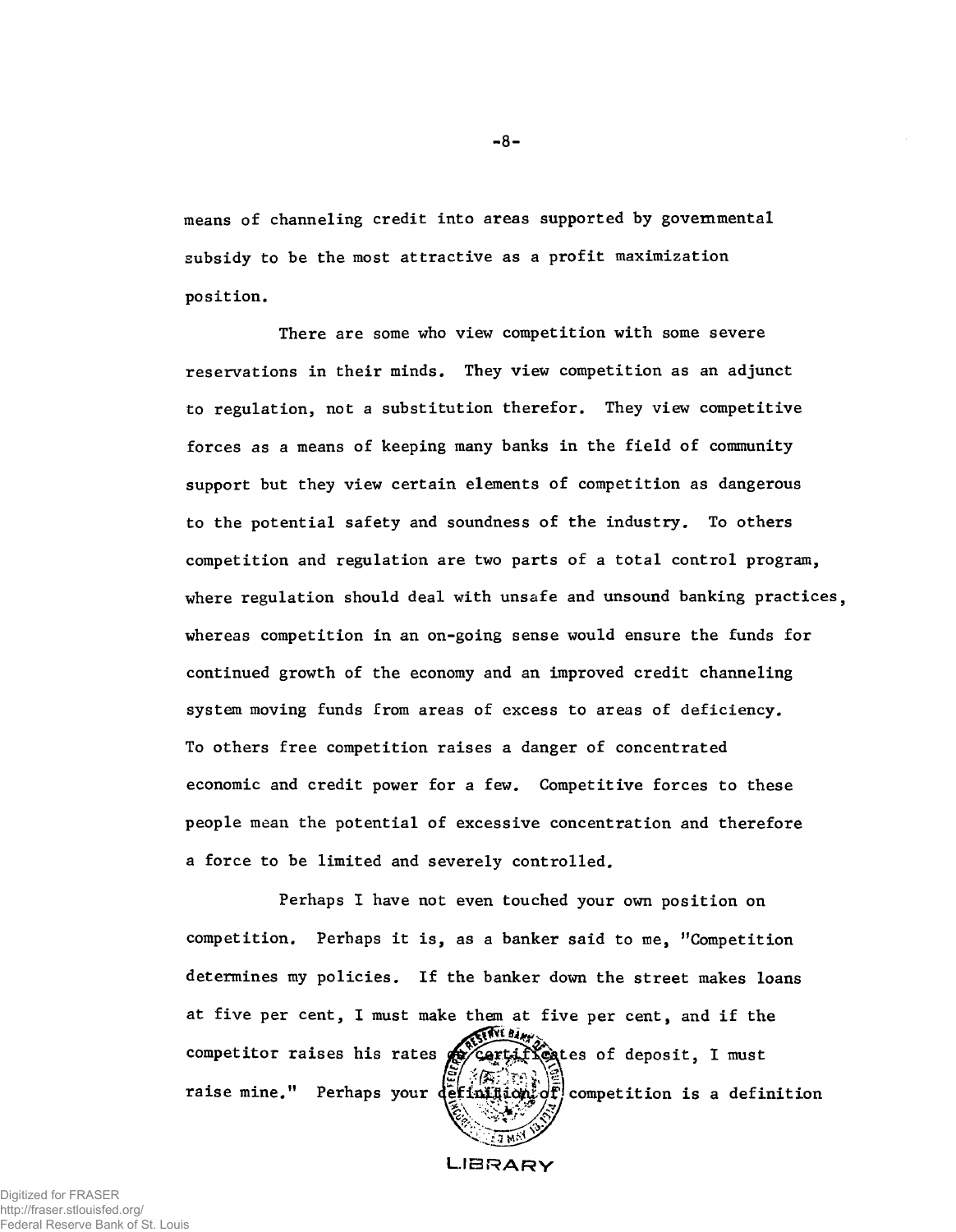**of market protection so that you and those other financial institutions in your immediate neighborhood will be able to compete for the loans and deposits of the community without interference from outside institutions. Perhaps your view of competition is the broadest one, with freedom of entry and freedom of failure in the banking industry. Whatever your definition or your position, I urge you to make your voices heard in defining the competitive environment within which the banking industry must operate in the years to come because both banking competition and regulation are to a considerable extent reflective of a well-defined, enunciated, and evaluated public interest.**

**Finally, I would mention to you that public interest challenge of the broader national interest to banking. After all, our economy is built on a credit base and only with the sound provision of credit, taking of acceptable risks and the prudent and careful management of those risks will our economy advance and provide the wherewithal for an improved standard of living in our nation. If bankers are to adopt, as many did over the past year, a philosophy that contraction is our best policy, the economy of the nation will suffer and those of us who deal with the broad data on the nation's economic and financial health will see continued slippage between that which the economy produces and that which the**

-9-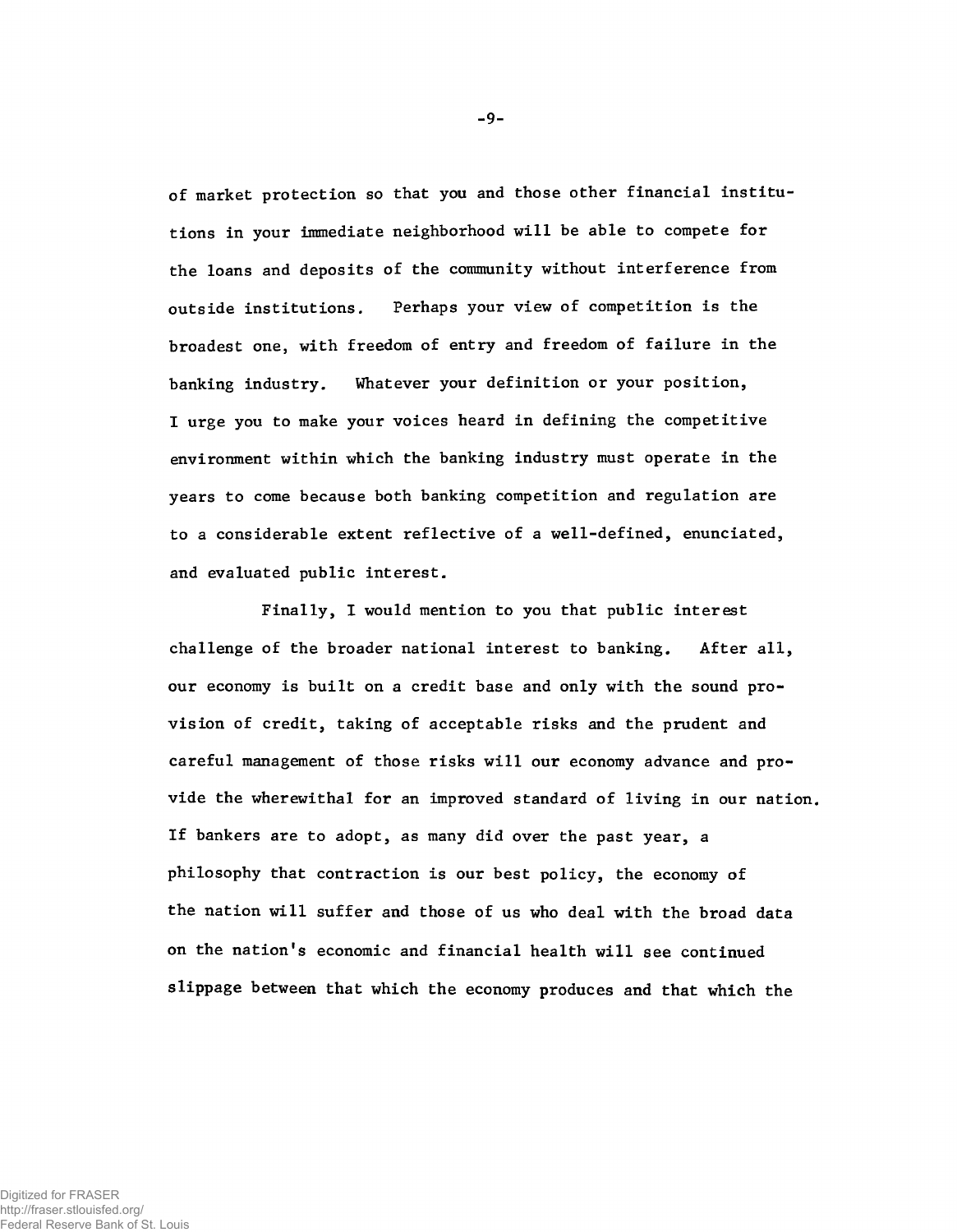**economy could produce. I urge you then to take a broader role and a broader view of your banking industry and of your bank's role in that industry.**

**I urge you to consider not only the narrow realm of your own community's interest and your own profit picture but also the sound and prudent expansion of credit for the growth of the economy as a whole. Part of that broader look must be a position with regard to the monetary authority of the United States. While many of you in this room probably represent banks who are not members of the Federal Reserve System, you are still a member of the banking industry and of the financial industry of the United States, and perhaps more importantly, you are a member of an industry whose future is inextricably entwined into the future of our great nation. Critical to that future is the ability of the nation's central bank to establish and maintain sound policies and procedures for over-all credit control. If the Federal Reserve is to do its job to handle the nation's credit supplies in the way which provides for a noninflationary growth of the nation, then it must remain an independent agency with strong and enduring ties of over-sight by Congress but with an independence of policy permitting it to render its best judgment of the credit needs of the economy, not the political needs of a few. Your voice and continuing support of this independent evaluation and judgment**

**-** 10**-**